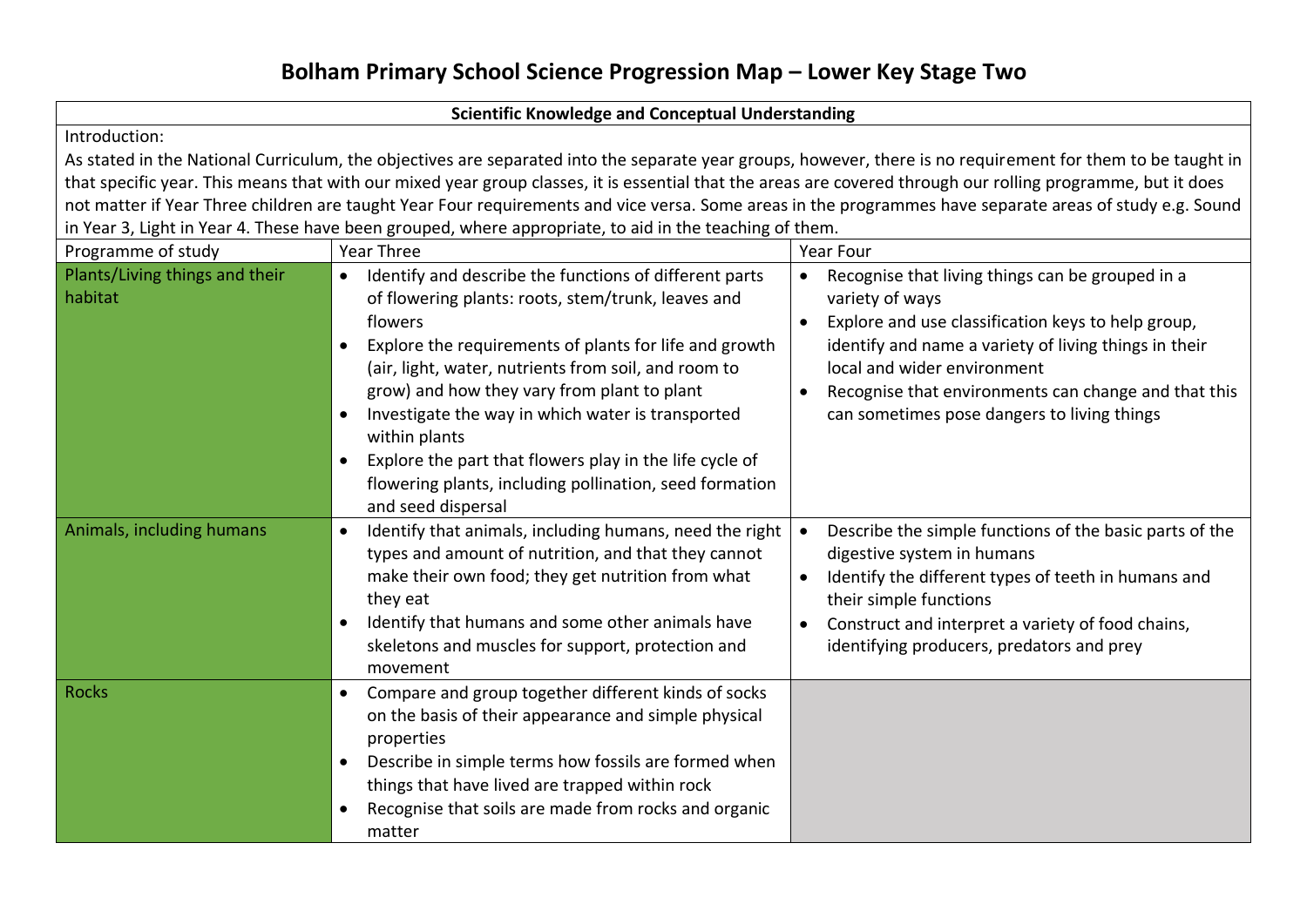| Light/Sound                            | Recognise that they need light in order to see things<br>$\bullet$<br>and that dark is the absence of light<br>Notice that light is reflected from surfaces<br>$\bullet$<br>Recognise that light from the sun can be dangerous<br>and that there are ways to protect their eyes<br>Recognise that shadows are formed when the light<br>$\bullet$<br>from a light source is blocked by an opaque object<br>Find patterns in the way that the size of shadows<br>$\bullet$<br>change                                                                                                                                                                     | Identify how sounds are made, associating some of<br>$\bullet$<br>them with something vibrating<br>Recognise that vibrations from sounds travel through<br>a medium to the ear<br>Find patterns between the pitch of a sound and<br>features of the object that produced it<br>Find patterns between the volume of a sound and the<br>$\bullet$<br>strength of the vibrations that produced it<br>Recognise that sounds get fainter as the distance from<br>$\bullet$<br>the sound source increases                                                                                                                |
|----------------------------------------|--------------------------------------------------------------------------------------------------------------------------------------------------------------------------------------------------------------------------------------------------------------------------------------------------------------------------------------------------------------------------------------------------------------------------------------------------------------------------------------------------------------------------------------------------------------------------------------------------------------------------------------------------------|--------------------------------------------------------------------------------------------------------------------------------------------------------------------------------------------------------------------------------------------------------------------------------------------------------------------------------------------------------------------------------------------------------------------------------------------------------------------------------------------------------------------------------------------------------------------------------------------------------------------|
| Forces and magnets/States of<br>matter | Compare how things move on different surfaces<br>$\bullet$<br>Notice that some forces need contact between two<br>$\bullet$<br>objects, but magnetic forces can act at a distance<br>Observe how magnets attract or repel each other and<br>$\bullet$<br>attract some materials and not others<br>Compare and group together a variety of everyday<br>$\bullet$<br>materials on the basis of whether they are attracted to<br>a magnet, and identify some magnetic materials<br>Describe magnets as having two poles<br>$\bullet$<br>Predict whether two magnets will attract or repel each<br>$\bullet$<br>other, depending on which poles are facing | Compare and group materials together, according to<br>$\bullet$<br>whether they are solids, liquids or gases<br>Observe that some materials change state when they<br>$\bullet$<br>are heated or cooled, and measure or research the<br>temperature at which this happens in degrees Celsius<br>$(^{\circ}C)$<br>Identify the part played by evaporation and<br>$\bullet$<br>condensation in the water cycle and associate the rate<br>of evaporation with temperature                                                                                                                                             |
| Electricity                            |                                                                                                                                                                                                                                                                                                                                                                                                                                                                                                                                                                                                                                                        | Identify common appliances that run on electricity<br>Construct a simple series electrical circuit, identifying<br>and naming its basic parts, including cells, wires, bulbs,<br>switches and buzzers<br>Identify whether or not a lamp will light in a simple<br>series circuit, based on whether or not the lamp is part<br>of a complete loop with a battery<br>Recognise that a switch opens and closes a circuit and<br>associate this with whether or not a lamp lights in a<br>simple series circuit<br>Recognise some common conductors and insulators,<br>and associate metals with being good conductors |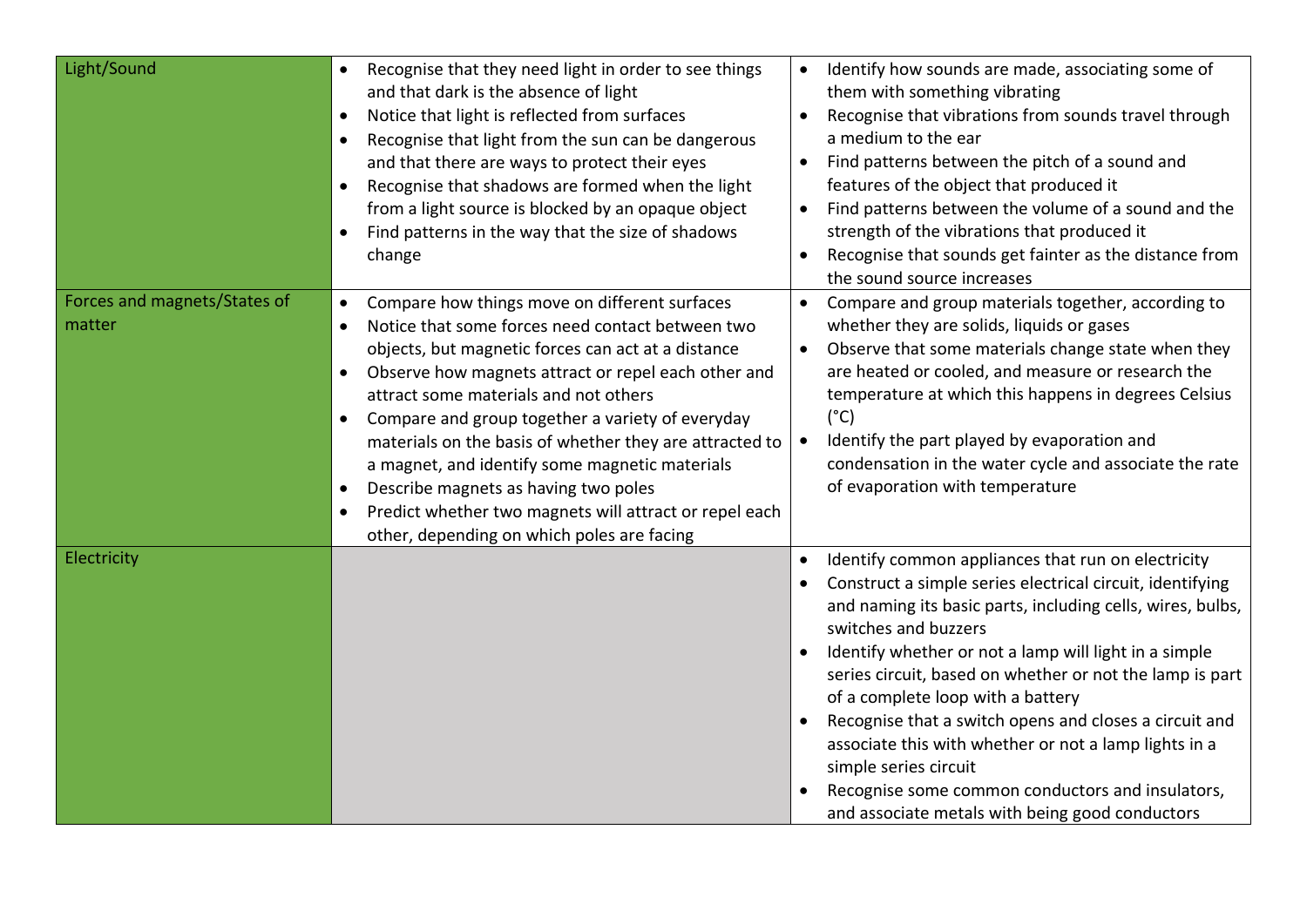## **Working Scientifically**

### Introduction:

There are nine objectives for Working Scientifically across Lower Key Stage Two. The requirements should be covered by the end of Year Four, so there is no requirement for certain objectives to be covered in a specific year group. In Lower Key Stage Two at Bolham, we have grouped them into five categories. There are then suggestions for which subject areas these should be covered in. These objectives must be met through the content of the programmes of study.

| National Curriculum objectives           | Detailed objectives                                  | Year Three                          | Year Four                              |
|------------------------------------------|------------------------------------------------------|-------------------------------------|----------------------------------------|
| Asking questions and carrying            | Start to raise their own relevant questions          | Plants/Living things in their       | Light/Sound                            |
| out fair and comparative tests           | about the world around them in response              | habitat                             | - Identify how sounds are made,        |
| • Asking relevant questions              | to a range of scientific experiences                 | - Explore the requirements of       | associating some of them with          |
| and using different types of             | Start to make their own decisions about              | plants for life and growth (air,    | something vibrating.                   |
| scientific enquiries to                  | the most appropriate type of scientific              | light, water, nutrients from soil,  | - Find patterns between the pitch      |
| answer them                              | enquiry they might use to answer                     | and room to grow) and how they      | of a sound and features of the         |
| Setting up simple practical<br>$\bullet$ | questions                                            | vary from plant to plant.           | object that produced it.               |
| enquiries, comparative and               | Recognise when a fair test is necessary<br>$\bullet$ |                                     | - Find patterns between the            |
| fair tests                               | Help decide how to set up a fair test,<br>$\bullet$  | <b>Rocks</b>                        | volume of a sound and the              |
|                                          | making decisions about what observations             | - Compare and group together        | strength of the vibrations that        |
|                                          | to make, how long to make them for and               | different kinds of socks on the     | produced it.                           |
|                                          | the type of simple equipment that might              | basis of their appearance and       |                                        |
|                                          | be useful                                            | simple physical properties.         | Forces and magnets/States of           |
|                                          | Set up and carry out simple comparative              |                                     | matter                                 |
|                                          | and fair tests                                       | Light/Sound                         | - Observe that some materials          |
|                                          |                                                      | - Notice that light is reflected    | change state when they are             |
|                                          |                                                      | from surfaces.                      | heated or cooled, and measure or       |
|                                          |                                                      | - Recognise that shadows are        | research the temperature at            |
|                                          |                                                      | formed when the light from a light  | which this happens in degrees          |
|                                          |                                                      | source is blocked by an opaque      | Celsius (°C).                          |
|                                          |                                                      | object.                             |                                        |
|                                          |                                                      | - Find patterns in the way that the | Electricity                            |
|                                          |                                                      | size of shadows change.             | - Identify whether or not a lamp       |
|                                          |                                                      |                                     | will light in a simple series circuit, |
|                                          |                                                      | Forces and magnets/States of        | based on whether or not the lamp       |
|                                          |                                                      | matter                              | is part of a complete loop with a      |
|                                          |                                                      | - Compare how things move on        | battery.                               |
|                                          |                                                      | different surfaces.                 |                                        |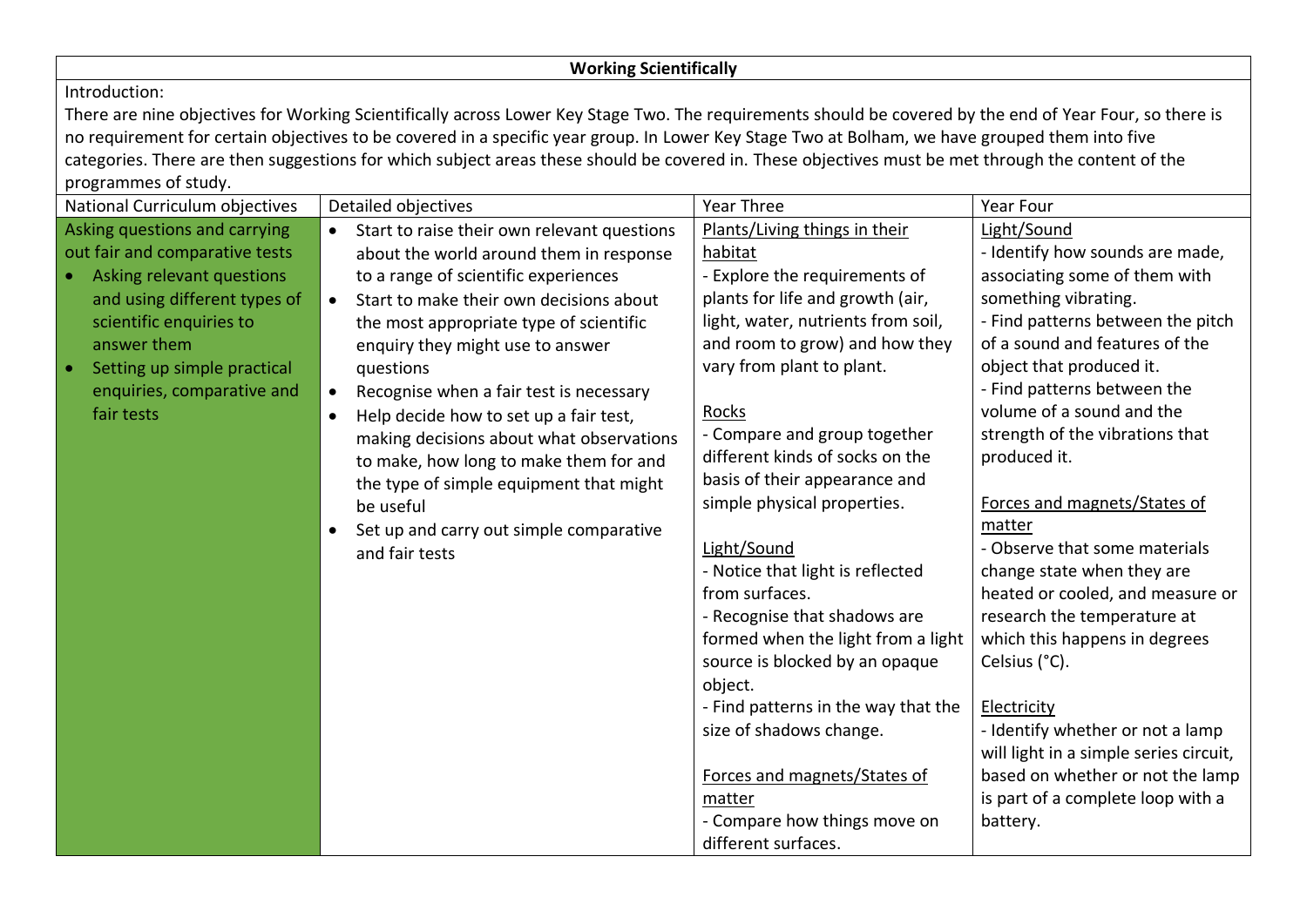|                                                                                                                                                                                                                                                                    |                                                                                                                                                                                                                                                                                                                                                                             | - Notice that some forces need<br>contact between two objects, but<br>magnetic forces can act at a<br>distance.<br>- Observe how magnets attract or<br>repel each other and attract some<br>materials and not others.<br>- Compare and group together a<br>variety of everyday materials on<br>the basis of whether they are<br>attracted to a magnet, and<br>identify some magnetic materials.<br>- Predict whether two magnets<br>will attract or repel each other,<br>depending on which poles are<br>facing. | - Recognise that a switch opens<br>and closes a circuit and associate<br>this with whether or not a lamp<br>lights in a simple series circuit.<br>- Recognise some common<br>conductors and insulators, and<br>associate metals with being good<br>conductors.                                                                                                                                                                                                                                                                              |
|--------------------------------------------------------------------------------------------------------------------------------------------------------------------------------------------------------------------------------------------------------------------|-----------------------------------------------------------------------------------------------------------------------------------------------------------------------------------------------------------------------------------------------------------------------------------------------------------------------------------------------------------------------------|------------------------------------------------------------------------------------------------------------------------------------------------------------------------------------------------------------------------------------------------------------------------------------------------------------------------------------------------------------------------------------------------------------------------------------------------------------------------------------------------------------------|---------------------------------------------------------------------------------------------------------------------------------------------------------------------------------------------------------------------------------------------------------------------------------------------------------------------------------------------------------------------------------------------------------------------------------------------------------------------------------------------------------------------------------------------|
| <b>Observing and measuring</b><br>changes<br><b>Making systematic and</b><br>careful observations and,<br>where appropriate, taking<br>accurate measurements<br>using standard units, using a<br>range of equipment,<br>including thermometers and<br>data loggers | Make systematic and careful observations<br>$\bullet$<br>Observe changes over time<br>$\bullet$<br>Use a range of equipment, including<br>$\bullet$<br>thermometers and data loggers<br>Ask their own questions about what they<br>$\bullet$<br>observe<br>Where appropriate, take accurate<br>$\bullet$<br>measurements using standard units using a<br>range of equipment | Plants/Living things in their<br>habitats<br>- Explore the requirements of<br>plants for life and growth (air,<br>light, water, nutrients from soil,<br>and room to grow) and how they<br>vary from plant to plant.<br>Light/Sound<br>- Recognise that shadows are<br>formed when the light from a light<br>source is blocked by an opaque<br>object.<br>- Find patterns in the way that the<br>size of shadows change.<br>Forces and magnets/States of<br>matter                                                | Light/Sound<br>- Identify how sounds are made,<br>associating some of them with<br>something vibrating.<br>- Find patterns between the pitch<br>of a sound and features of the<br>object that produced it.<br>- Find patterns between the<br>volume of a sound and the<br>strength of the vibrations that<br>produced it.<br>Forces and magnets/States of<br>matter<br>- Compare and group materials<br>together, according to whether<br>they are solids, liquids or gases.<br>- Observe that some materials<br>change state when they are |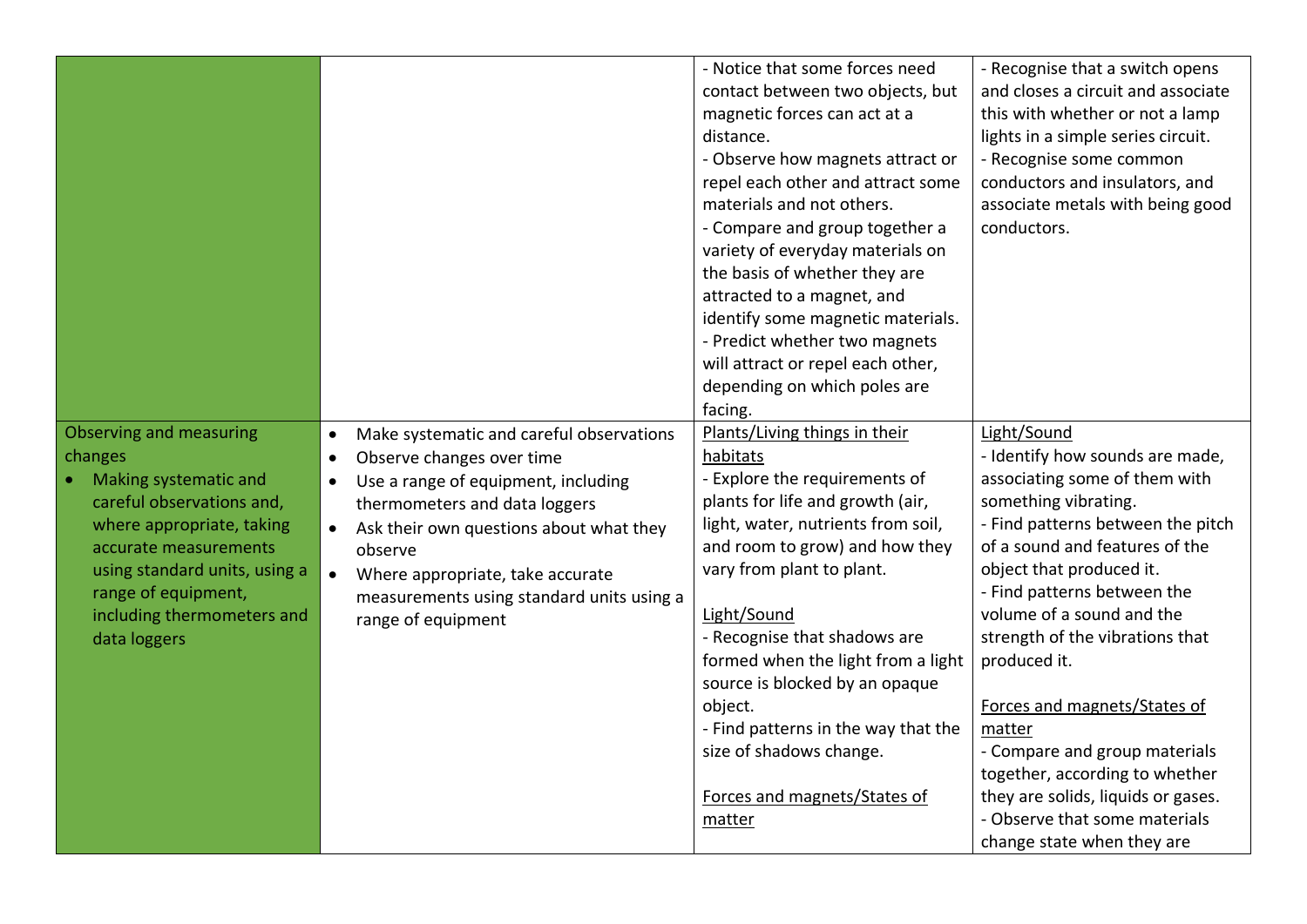|                                                                                                                                                                                                                                                                                                                    |                                                                                                                                                                                                                                                                                                                                                                                                                                                                                                                      | - Compare how things move on<br>different surfaces.<br>- Notice that some forces need<br>contact between two objects, but<br>magnetic forces can act at a<br>distance.<br>- Observe how magnets attract or<br>repel each other and attract some<br>materials and not others.<br>- Compare and group together a<br>variety of everyday materials on<br>the basis of whether they are<br>attracted to a magnet, and<br>identify some magnetic materials.                                        | heated or cooled, and measure or<br>research the temperature at<br>which this happens in degrees<br>Celsius (°C).<br>Electricity<br>- Recognise some common<br>conductors and insulators, and<br>associate metals with being good<br>conductors.                                                                                                                                                                                                                                                                                                |
|--------------------------------------------------------------------------------------------------------------------------------------------------------------------------------------------------------------------------------------------------------------------------------------------------------------------|----------------------------------------------------------------------------------------------------------------------------------------------------------------------------------------------------------------------------------------------------------------------------------------------------------------------------------------------------------------------------------------------------------------------------------------------------------------------------------------------------------------------|-----------------------------------------------------------------------------------------------------------------------------------------------------------------------------------------------------------------------------------------------------------------------------------------------------------------------------------------------------------------------------------------------------------------------------------------------------------------------------------------------|-------------------------------------------------------------------------------------------------------------------------------------------------------------------------------------------------------------------------------------------------------------------------------------------------------------------------------------------------------------------------------------------------------------------------------------------------------------------------------------------------------------------------------------------------|
| Identifying, classifying,<br>recording and presenting data<br>Gathering, recording,<br>classifying and presenting<br>data in a variety of ways to<br>help in answering questions<br><b>Recording findings using</b><br>simple scientific language,<br>drawings, labelled diagrams,<br>keys, bar charts, and tables | Talk about criteria for grouping, sorting<br>$\bullet$<br>and classifying<br>Group and classify things<br>Collect data from their own observations<br>and measurements<br>Present data in a variety of ways to help in<br>$\bullet$<br>answering questions<br>Use, read and spell scientific vocabulary<br>correctly and with confidence, using their<br>growing word reading and spelling<br>knowledge<br>Record findings using scientific language,<br>drawings, labelled diagrams, keys, bar<br>charts and tables | Plants/Living things in their<br>habitats<br>- Identify and describe the<br>functions of different parts of<br>flowering plants: roots,<br>stem/trunk, leaves and flowers.<br>Animals, including humans<br>- Identify that humans and some<br>other animals have skeletons and<br>muscles for support, protection<br>and movement.<br>Rocks<br>- Compare and group together<br>different kinds of socks on the<br>basis of their appearance and<br>simple physical properties.<br>Light/Sound | Plants/Living things in their<br>habitat<br>- Recognise that living things can<br>be grouped in a variety of ways.<br>- Explore and use classification<br>keys to help group, identify and<br>name a variety of living things in<br>their local and wider<br>environment.<br>Animals, including humans<br>- Identify the different types of<br>teeth in humans and their simple<br>functions.<br>- Construct and interpret a variety<br>of food chains, identifying<br>producers, predators and prey.<br>Forces and magnets/States of<br>matter |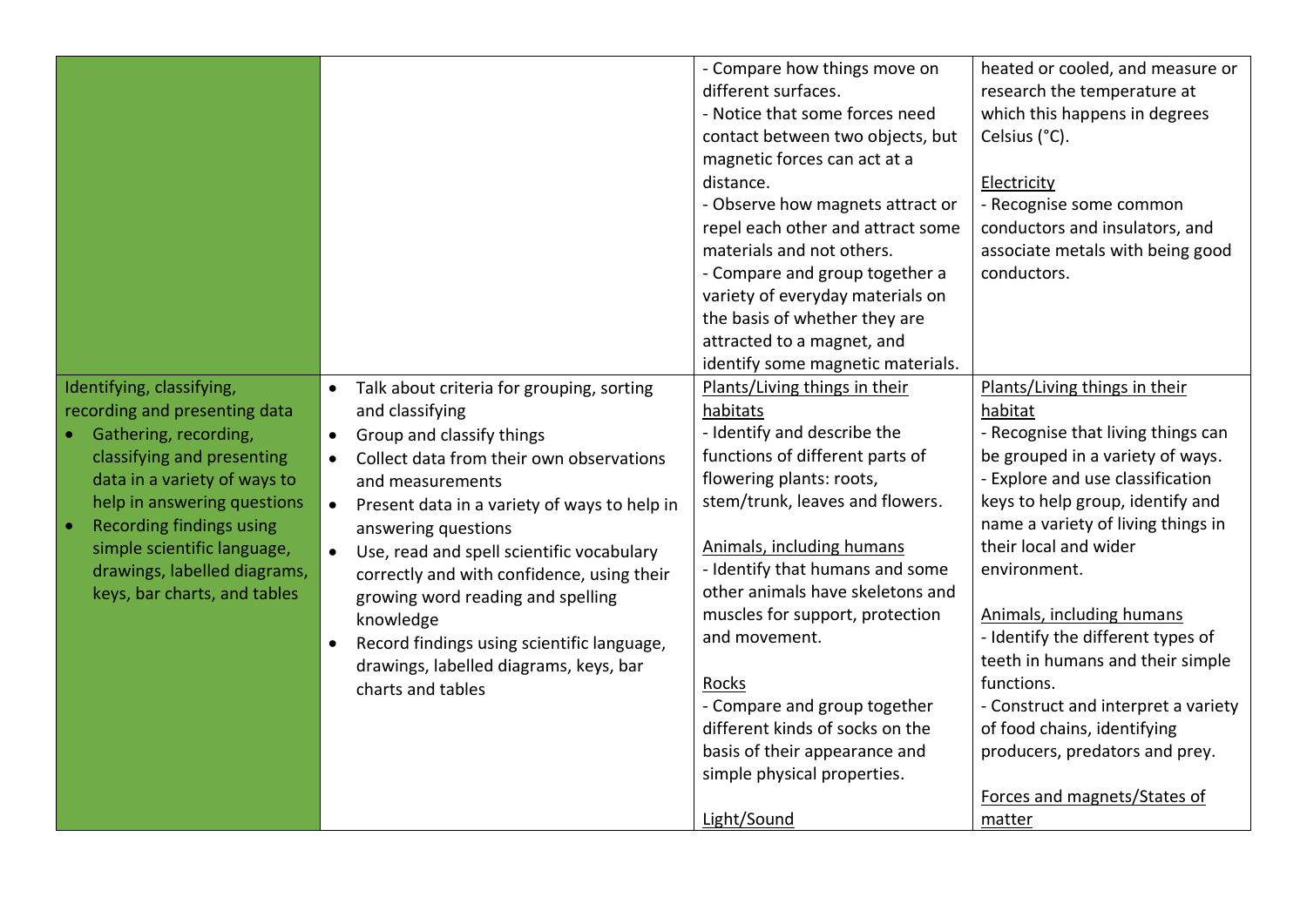|                                  |                                                         | - Recognise that shadows are       | - Compare and group materials       |
|----------------------------------|---------------------------------------------------------|------------------------------------|-------------------------------------|
|                                  |                                                         | formed when the light from a light | together, according to whether      |
|                                  |                                                         | source is blocked by an opaque     | they are solids, liquids or gases.  |
|                                  |                                                         | object.                            | - Observe that some materials       |
|                                  |                                                         |                                    | change state when they are          |
|                                  |                                                         | Forces and magnets/States of       | heated or cooled, and measure or    |
|                                  |                                                         | matter                             | research the temperature at         |
|                                  |                                                         | - Compare how things move on       | which this happens in degrees       |
|                                  |                                                         | different surfaces.                | Celsius (°C).                       |
|                                  |                                                         | - Notice that some forces need     |                                     |
|                                  |                                                         | contact between two objects, but   | Electricity                         |
|                                  |                                                         | magnetic forces can act at a       | - Construct a simple series         |
|                                  |                                                         | distance.                          | electrical circuit, identifying and |
|                                  |                                                         |                                    | naming its basic parts, including   |
|                                  |                                                         |                                    | cells, wires, bulbs, switches and   |
|                                  |                                                         |                                    | buzzers.                            |
|                                  |                                                         |                                    | - Recognise some common             |
|                                  |                                                         |                                    | conductors and insulators, and      |
|                                  |                                                         |                                    | associate metals with being good    |
|                                  |                                                         |                                    | conductors.                         |
| Drawing conclusions, noticing    | Draw simple conclusions from their results<br>$\bullet$ | Plants/Living things in their      | Plants/Living things in their       |
| patterns and presenting findings | Make predictions<br>$\bullet$                           | habitat                            | habitats                            |
| Using results to draw simple     | Suggest improvements to investigations<br>$\bullet$     | - Explore the requirements of      | - Explore and use classification    |
| conclusions, make                | Raise further questions which could be                  | plants for life and growth (air,   | keys to help group, identify and    |
| predictions for new values,      | investigated                                            | light, water, nutrients from soil, | name a variety of living things in  |
| suggest improvements and         |                                                         | and room to grow) and how they     | their local and wider               |
| raise further questions          | First talk about, and then go on to write<br>$\bullet$  | vary from plant to plant.          | environment.                        |
| Reporting on findings from       | about, what they have found out                         |                                    |                                     |
| enquiries, including oral and    | Report and present their results and                    | Rocks                              | Light/Sound                         |
| written explanations,            | conclusions to others in written and oral               | - Compare and group together       | - Identify how sounds are made,     |
| displays or presentations of     | forms with increasing confidence                        | different kinds of socks on the    | associating some of them with       |
| results and conclusions          |                                                         | basis of their appearance and      | something vibrating.                |
|                                  |                                                         | simple physical properties.        | - Find patterns between the pitch   |
|                                  |                                                         |                                    | of a sound and features of the      |
|                                  |                                                         | Light/Sound                        | object that produced it.            |
|                                  |                                                         |                                    |                                     |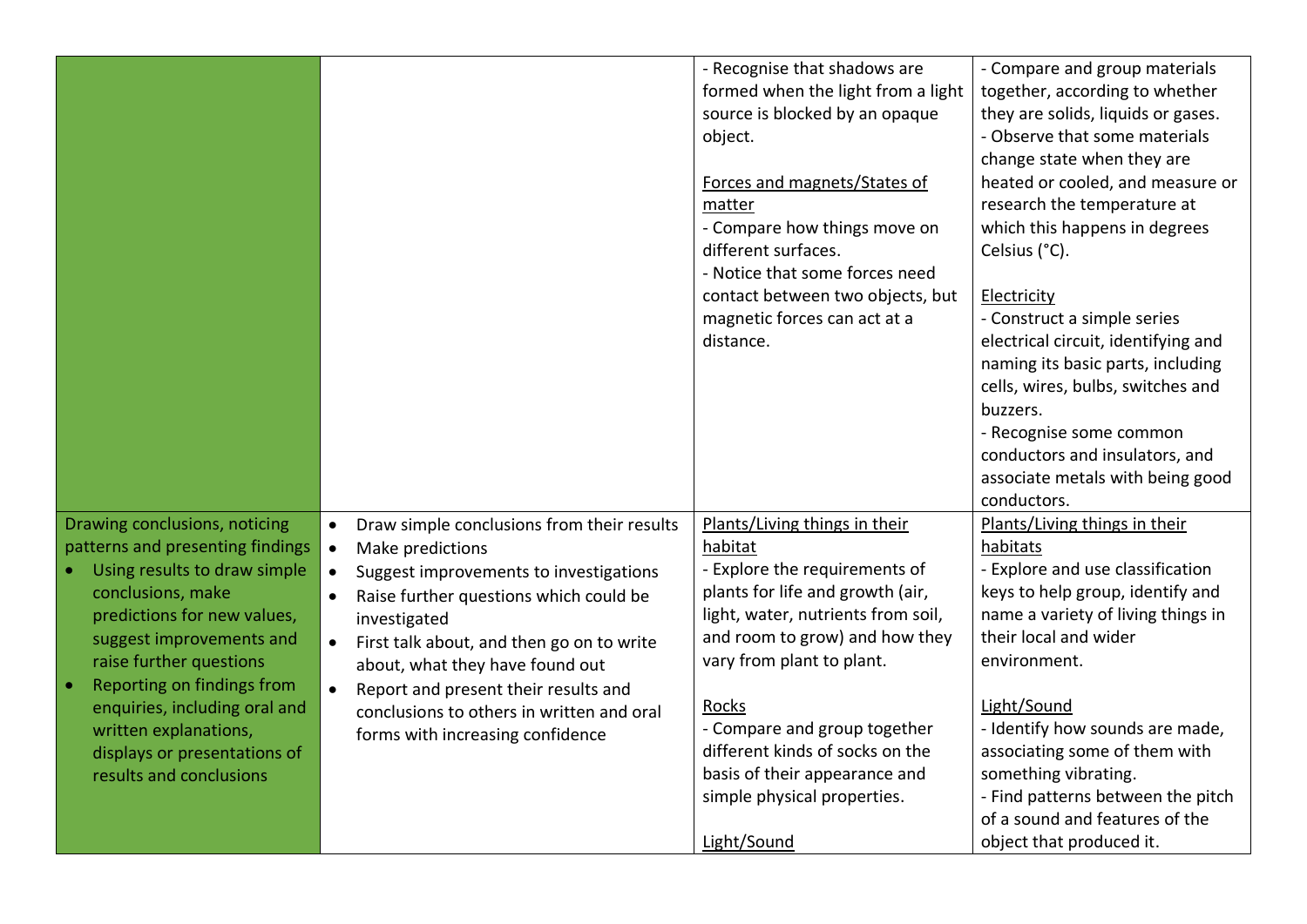|                               |                                                         | - Notice that light is reflected    | - Find patterns between the         |
|-------------------------------|---------------------------------------------------------|-------------------------------------|-------------------------------------|
|                               |                                                         | from surfaces.                      | volume of a sound and the           |
|                               |                                                         | - Recognise that shadows are        | strength of the vibrations that     |
|                               |                                                         | formed when the light from a light  | produced it.                        |
|                               |                                                         | source is blocked by an opaque      | - Recognise that sounds get         |
|                               |                                                         | object.                             | fainter as the distance from the    |
|                               |                                                         | - Find patterns in the way that the | sound source increases.             |
|                               |                                                         | size of shadows change.             |                                     |
|                               |                                                         |                                     | Magnets and forces/States of        |
|                               |                                                         | Magnets and forces/States of        | matter                              |
|                               |                                                         | matter                              | - Compare and group materials       |
|                               |                                                         | - Compare how things move on        | together, according to whether      |
|                               |                                                         | different surfaces.                 | they are solids, liquids or gases.  |
|                               |                                                         | - Notice that some forces need      | - Observe that some materials       |
|                               |                                                         | contact between two objects, but    | change state when they are          |
|                               |                                                         | magnetic forces can act at a        | heated or cooled, and measure or    |
|                               |                                                         | distance.                           | research the temperature at         |
|                               |                                                         | - Observe how magnets attract or    | which this happens in degrees       |
|                               |                                                         | repel each other and attract some   | Celsius (°C).                       |
|                               |                                                         | materials and not others.           |                                     |
|                               |                                                         | - Compare and group together a      | Electricity                         |
|                               |                                                         | variety of everyday materials on    | - Construct a simple series         |
|                               |                                                         | the basis of whether they are       | electrical circuit, identifying and |
|                               |                                                         | attracted to a magnet, and          | naming its basic parts, including   |
|                               |                                                         | identify some magnetic materials.   | cells, wires, bulbs, switches and   |
|                               |                                                         | - Predict whether two magnets       | buzzers.                            |
|                               |                                                         | will attract or repel each other,   | - Recognise some common             |
|                               |                                                         | depending on which poles are        | conductors and insulators, and      |
|                               |                                                         | facing.                             | associate metals with being good    |
|                               |                                                         |                                     | conductors.                         |
| Using scientific evidence and | Make links between their own science<br>$\bullet$       | Plants/Living things in their       | Plants/Living in their habitats     |
| secondary sources of          | results and other scientific evidence                   | habitats                            | - Explore and use classification    |
| information                   | Use straightforward scientific evidence to<br>$\bullet$ | - Identify and describe the         | keys to help group, identify and    |
| Identifying differences,      | answer questions or support their findings              | functions of different parts of     | name a variety of living things in  |
| similarities or changes       |                                                         |                                     |                                     |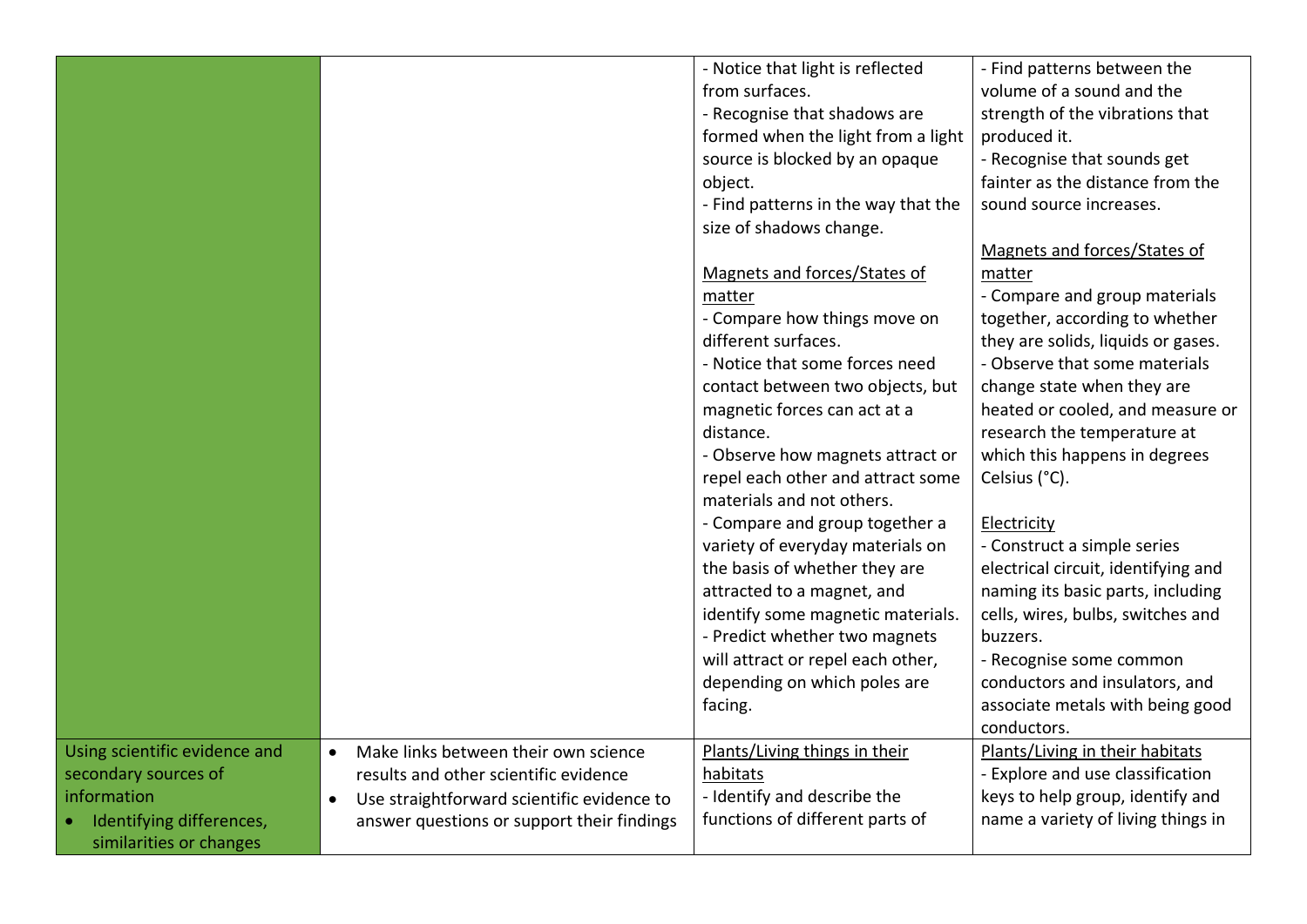| related to simple scientific  | Identify similarities, differences, patterns<br>$\bullet$ | flowering plants: roots,            | their local and wider               |
|-------------------------------|-----------------------------------------------------------|-------------------------------------|-------------------------------------|
| ideas and processes           | and changes relating to simple scientific                 | stem/trunk, leaves and flowers.     | environment.                        |
| Using straightforward         | ideas and processes                                       | - Explore the part that flowers     | - Recognise that environments       |
| scientific evidence to answer | Recognise when and how secondary<br>$\bullet$             | play in the life cycle of flowering | can change and that this can        |
| questions or to support their | sources might help them to answer                         | plants, including pollination, seed | sometimes pose dangers to living    |
| findings                      | questions that cannot be answered                         | formation and seed dispersal.       | things.                             |
|                               | through practical investigations                          |                                     |                                     |
|                               |                                                           | Animals, including humans           | <b>Animals, including humans</b>    |
|                               |                                                           | - Identify that animals, including  | - Describe the simple functions of  |
|                               |                                                           | humans, need the right types and    | the basic parts of the digestive    |
|                               |                                                           | amount of nutrition, and that they  | system in humans.                   |
|                               |                                                           | cannot make their own food; they    | - Construct and interpret a variety |
|                               |                                                           | get nutrition from what they eat.   | of food chains, identifying         |
|                               |                                                           | - Identify that humans and some     | producers, predators and prey.      |
|                               |                                                           | other animals have skeletons and    |                                     |
|                               |                                                           | muscles for support, protection     | Light/Sound                         |
|                               |                                                           | and movement.                       | - Recognise that vibrations from    |
|                               |                                                           |                                     | sounds travel through a medium      |
|                               |                                                           | Light/Sound                         | to the ear.                         |
|                               |                                                           | - Recognise that they need light in | - Find patterns between the pitch   |
|                               |                                                           | order to see things and that dark   | of a sound and features of the      |
|                               |                                                           | is the absence of light.            | object that produced it.            |
|                               |                                                           | - Recognise that light from the sun | - Find patterns between the         |
|                               |                                                           | can be dangerous and that there     | volume of a sound and the           |
|                               |                                                           | are ways to protect their eyes.     | strength of the vibrations that     |
|                               |                                                           | - Recognise that shadows are        | produced it.                        |
|                               |                                                           | formed when the light from a light  | - Recognise that sounds get         |
|                               |                                                           | source is blocked by an opaque      | fainter as the distance from the    |
|                               |                                                           | object.                             | sound source increases.             |
|                               |                                                           |                                     |                                     |
|                               |                                                           | Forces and magnets/States of        | Forces and magnets/States of        |
|                               |                                                           | matter                              | matter                              |
|                               |                                                           | - Compare how things move on        | - Identify the part played by       |
|                               |                                                           | different surfaces.                 | evaporation and condensation in     |
|                               |                                                           |                                     | the water cycle and associate the   |

 $\bullet$  Using Using Straightforward straightforward  $\bullet$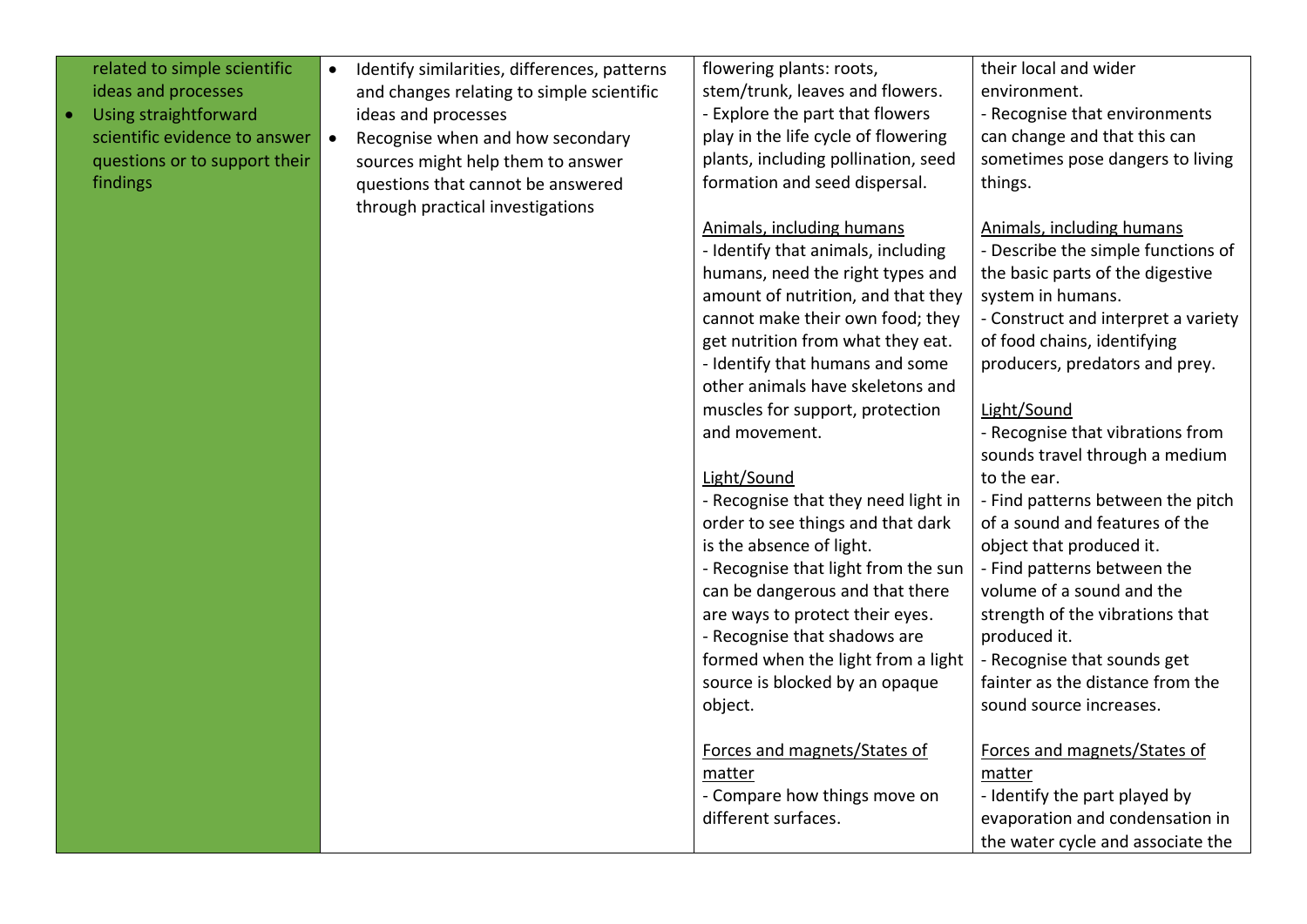| - Observe how magnets attract or  | rate of evaporation with |
|-----------------------------------|--------------------------|
| repel each other and attract some | temperature.             |
| materials and not others.         |                          |
| - Compare and group together a    |                          |
| variety of everyday materials on  |                          |
| the basis of whether they are     |                          |
| attracted to a magnet, and        |                          |
| identify some magnetic materials. |                          |
| - Predict whether two magnets     |                          |
| will attract or repel each other, |                          |
| depending on which poles are      |                          |
| facing.                           |                          |

# **Bolham Primary School Science Progression Map – Upper Key Stage Two**

|                                 | <b>Scientific Knowledge and Conceptual Understanding</b>                                                                                                                  |                                                                                                                                                                                                                                                                                                         |
|---------------------------------|---------------------------------------------------------------------------------------------------------------------------------------------------------------------------|---------------------------------------------------------------------------------------------------------------------------------------------------------------------------------------------------------------------------------------------------------------------------------------------------------|
| Introduction:                   |                                                                                                                                                                           |                                                                                                                                                                                                                                                                                                         |
|                                 |                                                                                                                                                                           | As stated in the National Curriculum, the objectives are separated into the separate year groups, however, there is no requirement for them to be taught in                                                                                                                                             |
|                                 | that specific year. This means that with our mixed year group classes, it is essential that the areas are covered through our rolling programme, but it does              |                                                                                                                                                                                                                                                                                                         |
|                                 | not matter if Year Five children are taught Year Six requirements and vice versa. Some areas in the programmes have separate areas of study e.g. Earth and                |                                                                                                                                                                                                                                                                                                         |
|                                 | Space in Year 5, Evolution and inheritance in Year 6. These have been grouped, where appropriate, to aid in the teaching of them.                                         |                                                                                                                                                                                                                                                                                                         |
| Programme of study              | Year Five                                                                                                                                                                 | Year Six                                                                                                                                                                                                                                                                                                |
| Living things and their habitat | Describe the differences in the life cycles of a<br>mammal, an amphibian, an insect and a bird<br>Describe the life process of reproduction in some<br>plants and animals | Describe how living things are classified into broad<br>groups according to common observable<br>characteristics and based on similarities and<br>differences, including micro-organisms, plants and<br>animals<br>Give reasons for classifying plants and animals based<br>on specific characteristics |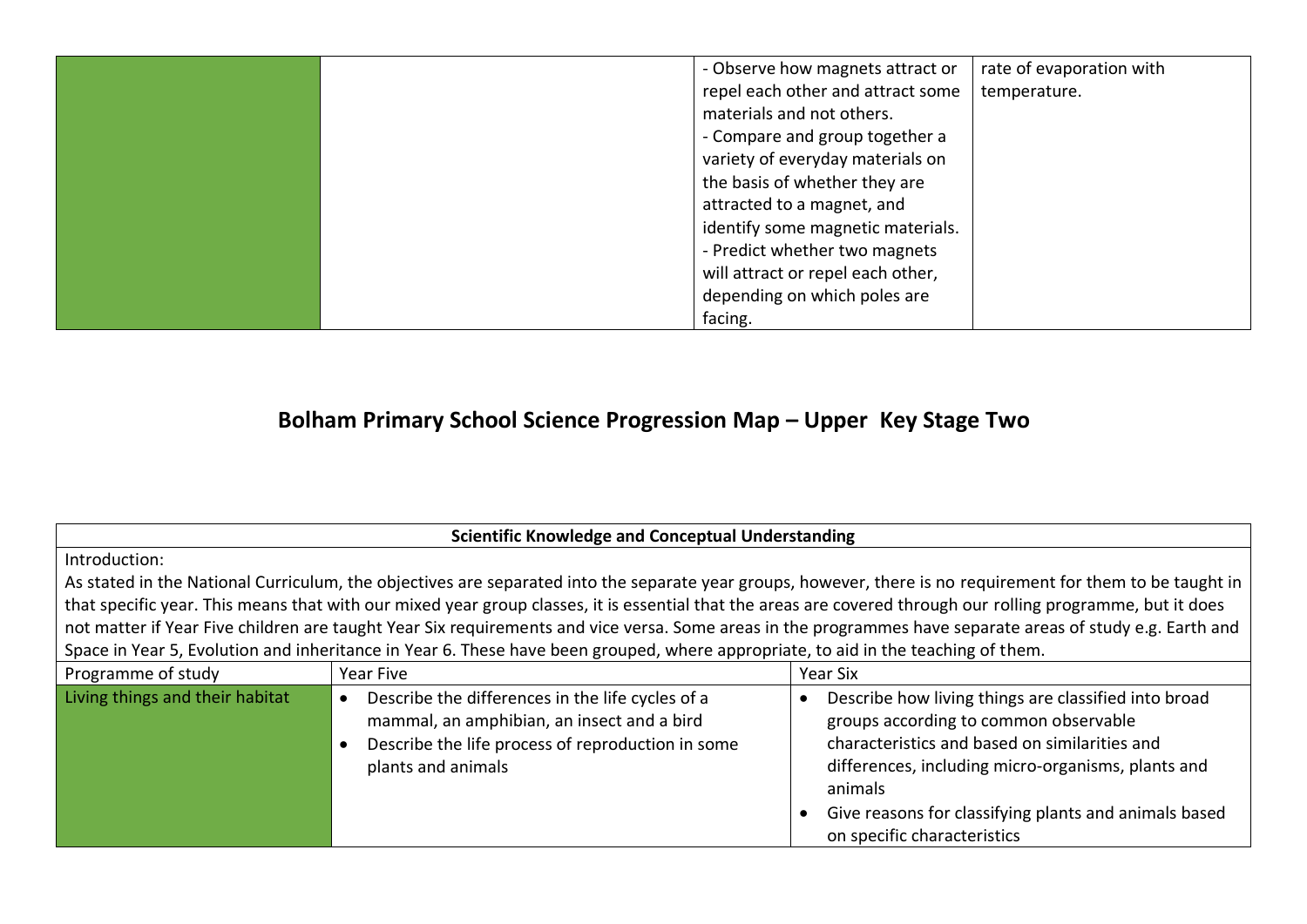| Animals, including humans                          | Describe the changes as humans develop to old age<br>$\bullet$                                                                                                                                                                                                                                                                                                                                                                                                                                                                                                                                                                                                                                                                                                                                                                                                                                                                                                                                                                                                    | Identify and name the main parts of the human<br>circulatory system, and describe the functions of the<br>heart, blood vessels and blood<br>Recognise the impact of diet, exercise, drugs and<br>lifestyle on the way their bodies function<br>Describe the ways in which nutrients and water are<br>transported within animals, including humans                                                                           |
|----------------------------------------------------|-------------------------------------------------------------------------------------------------------------------------------------------------------------------------------------------------------------------------------------------------------------------------------------------------------------------------------------------------------------------------------------------------------------------------------------------------------------------------------------------------------------------------------------------------------------------------------------------------------------------------------------------------------------------------------------------------------------------------------------------------------------------------------------------------------------------------------------------------------------------------------------------------------------------------------------------------------------------------------------------------------------------------------------------------------------------|-----------------------------------------------------------------------------------------------------------------------------------------------------------------------------------------------------------------------------------------------------------------------------------------------------------------------------------------------------------------------------------------------------------------------------|
| Properties and changes of<br>materials/Electricity | Compare and group together everyday materials on<br>$\bullet$<br>the basis of their properties, including their hardness,<br>solubility, transparency, conductivity (electrical and<br>thermal), and response to magnets<br>Know that some materials will dissolve in liquid to<br>$\bullet$<br>form a solution, and describe how to recover a<br>substance from a solution<br>Use knowledge of solids, liquids and gases to decide<br>$\bullet$<br>how mixtures might be separated, including through<br>filtering, sieving and evaporating<br>Give reasons, based on evidence from comparative<br>$\bullet$<br>and fair tests, for particular uses of everyday<br>materials, including metals, wood and plastic<br>Demonstrate that dissolving, mixing and changes of<br>$\bullet$<br>state are reversible changes<br>Explain that some changes result in the formation of<br>$\bullet$<br>new materials, and that this kind of change is not<br>usually reversible, including changes associated with<br>burning and the action of acid on bicarbonate of soda | Associate the brightness of a lamp or the volume of a<br>$\bullet$<br>buzzer with the number and voltage of cells used in<br>their circuit<br>Compare and give reasons for variations in how<br>$\bullet$<br>components function, including the brightness of<br>bulbs, the loudness of buzzers and the on/off position<br>of switches<br>Use recognised symbols when representing a simple<br>$\bullet$<br>circuit diagram |
| Earth and space                                    | Describe the movement of the Earth, and other<br>$\bullet$<br>planets, relative to the Sun in the solar system<br>Describe the movement of the Moon relative to the<br>$\bullet$<br>Earth<br>Describe the Sun, Earth and Moon as approximately<br>$\bullet$<br>spherical bodies<br>Use the idea of the Earth's rotation to explain day and<br>$\bullet$<br>night and the apparent movement of the sun across<br>the sky                                                                                                                                                                                                                                                                                                                                                                                                                                                                                                                                                                                                                                           |                                                                                                                                                                                                                                                                                                                                                                                                                             |